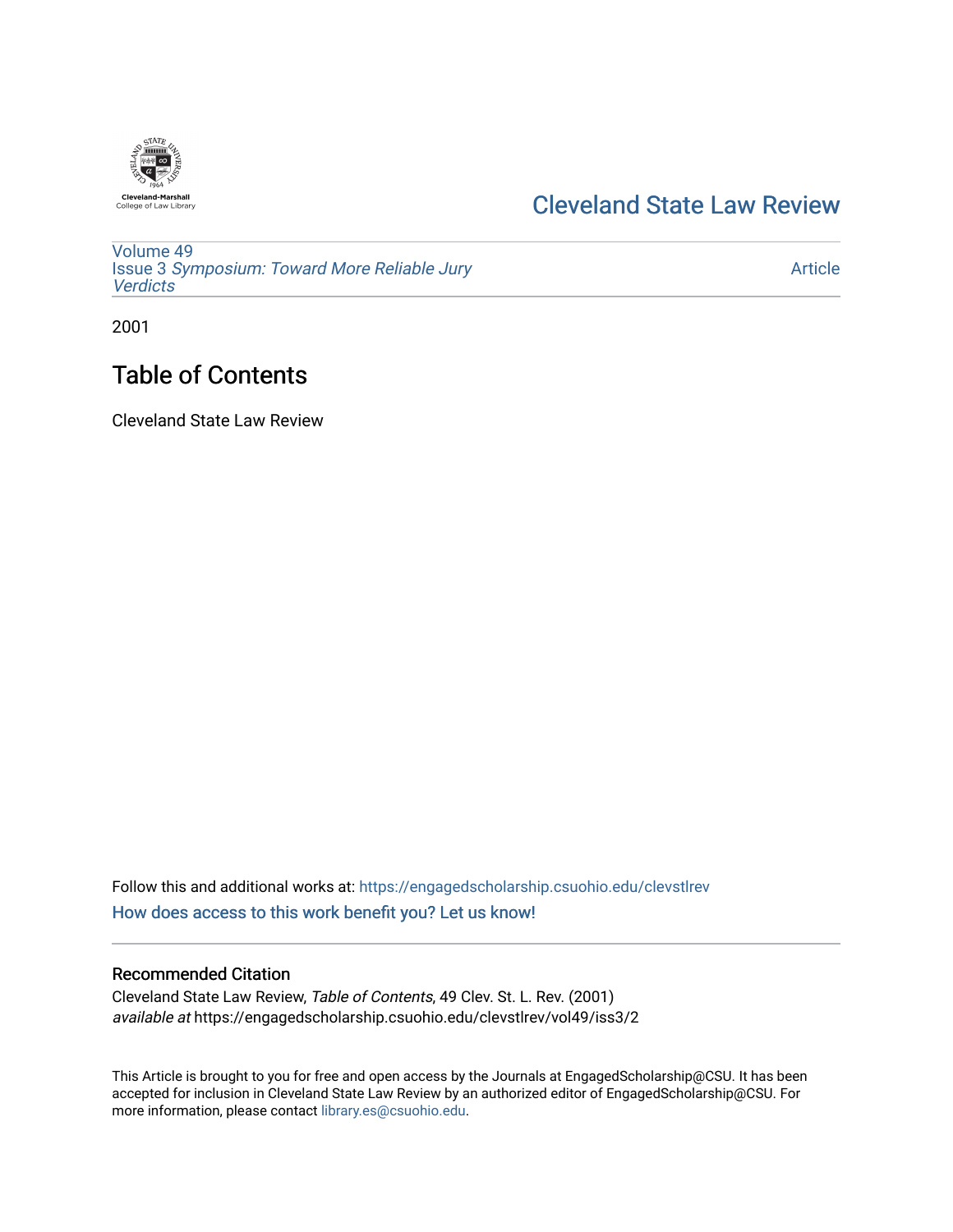# **CLEVELAND STATE LAW REVIEW**

Volume 49 2001 Number 3 **CONTENTS** 

| <b>SYMPOSIUM:</b><br><b>TOWARD MORE RELIABLE JURY VERDICTS?</b><br>LAW, TECHNOLOGY, AND MEDIA DEVELOPMENTS SINCE<br>THE TRIALS OF DR. SAM SHEPPARD |  |  |
|----------------------------------------------------------------------------------------------------------------------------------------------------|--|--|
|                                                                                                                                                    |  |  |
| A DISTANT MIRROR: THE SHEPPARD CASE FROM                                                                                                           |  |  |
| PERSONAL REFLECTIONS ON THE RELIABILITY OF                                                                                                         |  |  |
| <b>STRUCK BY THE FALLING BULLET: THE</b><br><b>CONTINUING NEED FOR DEFINITIVE</b><br><b>STANDARDS IN MEDIA COVERAGE OF</b>                         |  |  |
| <b>OPEN COURTS: HOW CAMERAS IN COURTS HELP</b>                                                                                                     |  |  |
| <b>SCIENTIFIC EVIDENCE AND THE ETHICAL</b>                                                                                                         |  |  |
| WITNESS TO HISTORY: THE ROLE OF LEGAL<br>COMMENTATORS IN HIGH PROFILE TRIALS Laurie L. Levenson 439                                                |  |  |
|                                                                                                                                                    |  |  |
| CONVICTING THE INNOCENT BEYOND A<br><b>REASONABLE DOUBT: SOME LESSONS ABOUT</b><br>JURY INSTRUCTIONS FROM THE SHEPPARD                             |  |  |
| <b>SCIENTIFIC EVIDENCE IN THE SAM SHEPPARD</b>                                                                                                     |  |  |
| INFLUENCE OF MEDIA AND TECHNOLOGY:<br>CHANGING ROLES AND RESPONSIBILITIES  Terry H. Gilbert 499                                                    |  |  |
|                                                                                                                                                    |  |  |